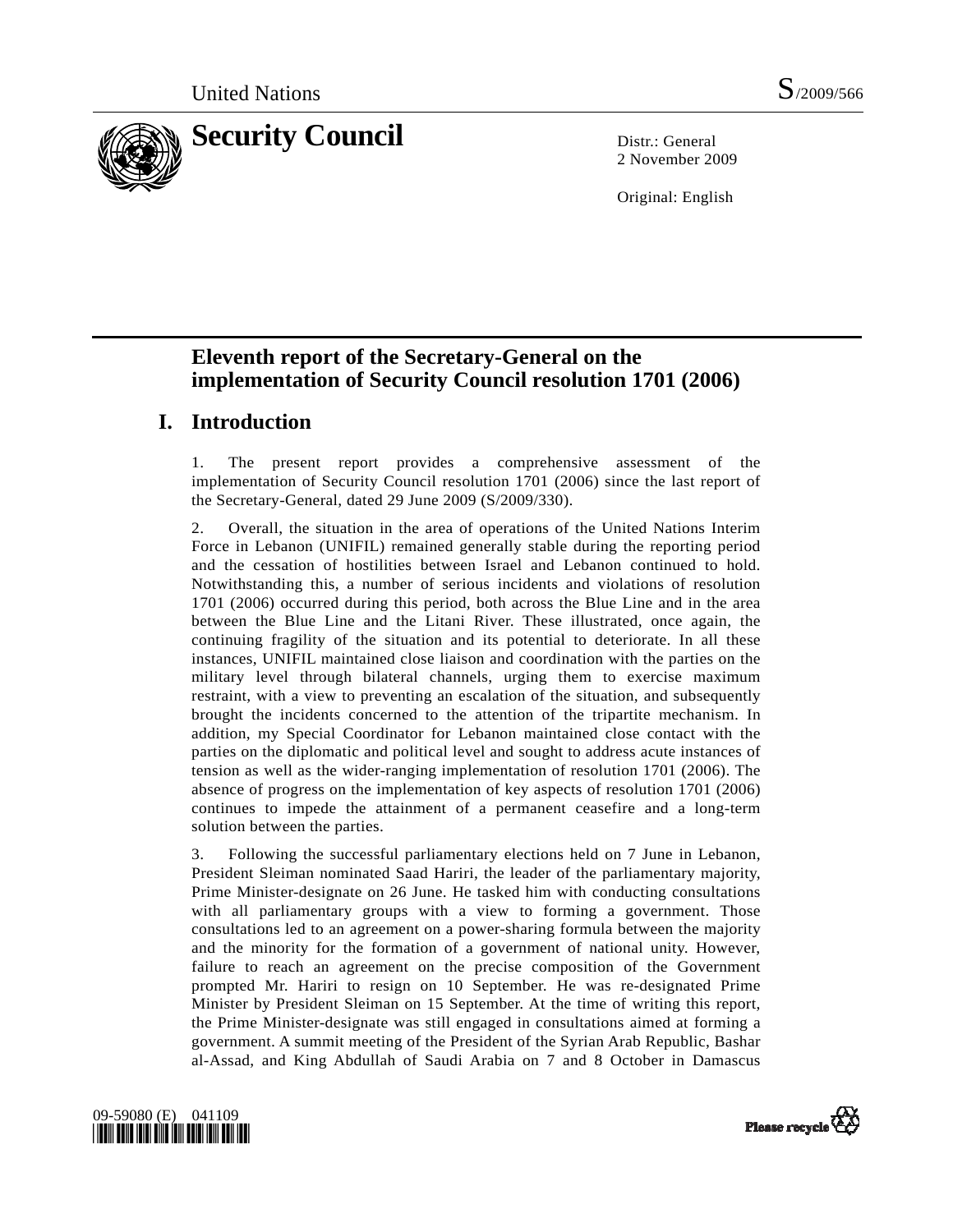generally was seen in Lebanon as injecting important positive momentum into the process of government formation. In communiqués issued after the summit, the two leaders affirmed the importance of the early formation of a national unity government in Lebanon.

4. I am pleased to report that both Israel and Lebanon remain committed to the full implementation of resolution 1701 (2006). In order to achieve this goal, the parties must comply with their respective obligations and move from the current state of cessation of hostilities to a permanent ceasefire, thus paving the way for the establishment of longer-term arrangements to govern their relations in the future.

## **II. Implementation of Security Council resolution 1701 (2006)**

5. Since my tenth report on the implementation of resolution 1701 (2006) was issued, and further to my latest report on the implementation of Security Council resolution 1559 (2004), Lebanon's security agencies have continued to coordinate their investigations of alleged Israeli spying networks in Lebanon.

### **A. Situation in the UNIFIL area of operations**

6. In my letter to the President of the Security Council dated 6 August 2009 recommending the extension of the mandate of UNIFUL (S/2009/407), I reported on a series of explosions that occurred on 14 July 2009 in a building in the vicinity of the village of Khirbat Silim in Sector West of the UNIFIL area of operations. The UNIFIL investigation into the incident has been completed and the investigation report handed to the parties. In line with preliminary findings, reported in my letter of 6 August, the investigation concluded that the explosions were caused by the deflagration of ammunition stored in the building. The investigation also concluded that the building was under the control of Hizbullah and that it was not abandoned, but an actively maintained arms and ammunition depot, in clear violation of resolution 1701 (2006). The investigation confirmed that persons acknowledged to be affiliated with Hizbullah removed a substantial quantity of remnants from the site, on civilian vehicles, to an unknown location. On two occasions in the course of the investigation into the incident, again in clear violation of resolution 1701 (2006), the freedom of movement of UNIFIL was obstructed. In the first instance, the UNIFIL investigation team, accompanied by officers of the Lebanese Armed Forces, was prevented from approaching the site of the explosions for several hours by Lebanese civilians. In the second instance, civilians prevented UNIFIL from carrying out a planned joint inspection with the Lebanese Armed Forces of a suspicious house in the vicinity of the explosion site. During this incident, stone throwing by the civilians resulted in injury to 14 UNIFIL personnel and damage to 18 UNIFIL vehicles. Subsequent inspections, after this consequential delay, by Lebanese Armed Forces and jointly by UNIFIL and the Lebanese Armed Forces found nothing suspicious in the house. The Lebanese Armed Forces are continuing their efforts to locate and recover the items that were removed from the explosion site. The Lebanese Armed Forces also collected and confiscated the remaining unexploded materiel from the site of the explosion; unstable remnants were destroyed for security reasons.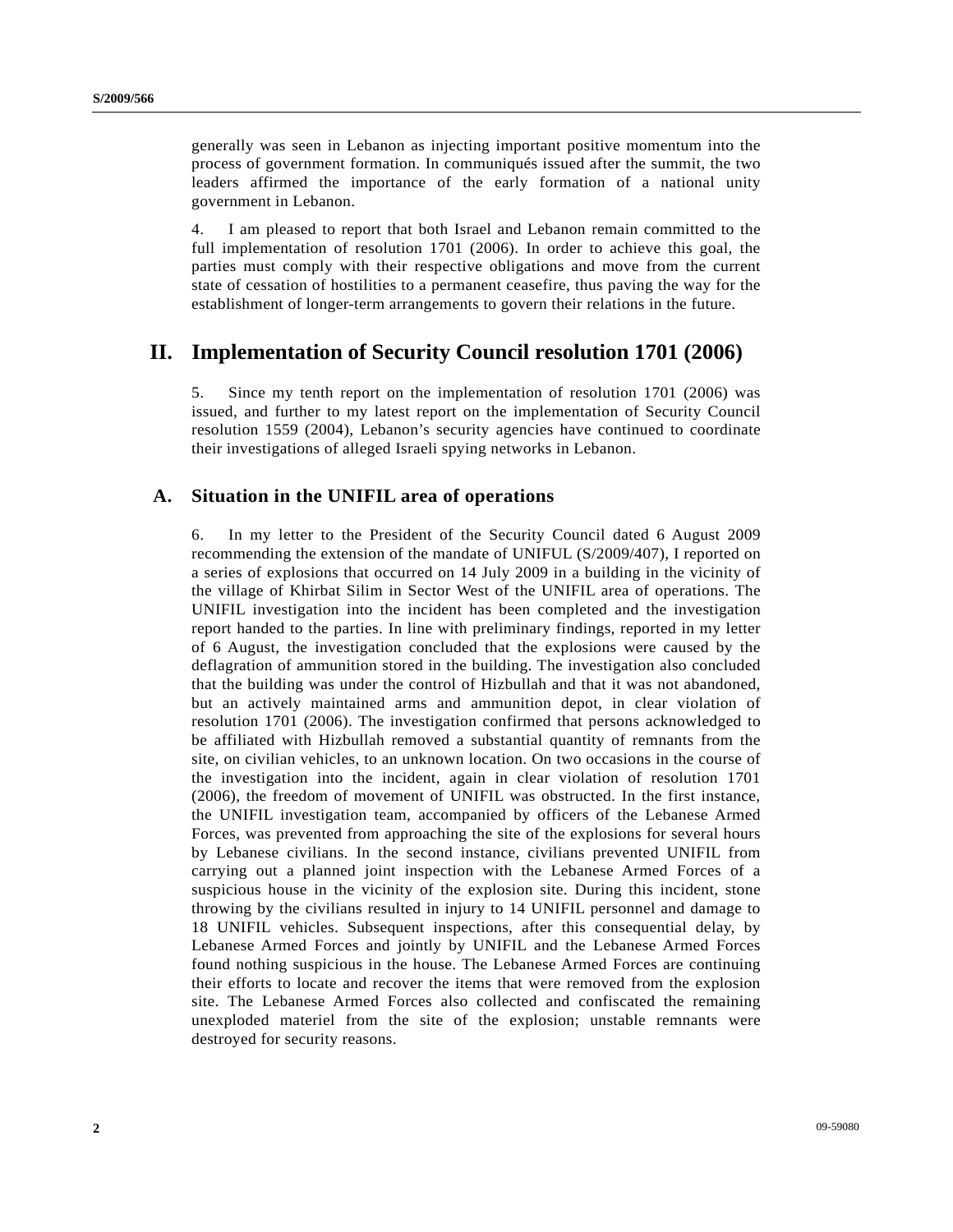7. In my letter of 6 August to the President of the Security Council, I also reported on a violation of the line of withdrawal, or Blue Line, on 17 July 2009 in the vicinity of Kafr Shouba by a group of Lebanese civilians protesting against construction works by the Israel Defense Forces just south of the Blue Line. UNIFIL was in contact with both parties, emphasizing the need to act with maximum restraint and to refrain from any actions that could unnecessarily raise tensions in the area. UNIFIL also intensified, in coordination with the Lebanese Armed Forces, its presence along the Blue Line in the vicinity of Kafr Shouba to prevent further incidents. On 17 August, the Israel Defense Forces dismantled the watchtower and concrete block base that had been erected. Since then, the situation in the area has remained quiet.

8. On 11 September 2009, two rockets were fired across the Blue Line from a banana plantation near the Lebanese village of Al-Qulaylah, 6 kilometres south of Tyre. The rockets landed in an agricultural area just north of the Israeli town of Nahariya, four kilometres south of the Blue Line. UNIFIL, in coordination with the Lebanese Armed Forces, immediately deployed additional troops to the area. The Israel Defense Forces immediately responded with 12 rounds of artillery directed towards the rocket launching site. Neither the rocket attack nor the artillery fire caused any injuries. UNIFIL, in close coordination with the Lebanese Armed Forces, conducted an investigation into the incident and reported the findings and conclusions to the parties. The relevant Lebanese authorities launched an investigation to identify and apprehend the perpetrators.

9. On 27 October, another rocket attack occurred when one rocket was fired across the Blue Line from the general area of Houla (Sector East). The rocket landed in an agricultural field to the east of Kiryat Shemona in northern Israel. Starting almost one hour later and providing prior warning to UNIFIL, the Israel Defense Forces responded by firing seven artillery shells, over a period of 25 minutes, directed towards the rocket launching site. Neither the rocket attack nor the artillery fire caused any injuries. The following morning, UNIFIL and the Lebanese Armed Forces discovered the rocket launch site, located in the garden of a house under construction on the south-western outskirts of Houla. Four additional rockets were found at the site, which were disarmed by the Lebanese Armed Forces and removed for further investigation. The UNIFIL investigation is ongoing. The relevant Lebanese authorities commenced an investigation to identify and apprehend the perpetrators of the attack.

10. The firing of the rockets is a matter of concern since they constitute serious violations of resolution 1701 (2006). The Lebanese authorities have the primary responsibility to ensure that there are no unauthorized armed personnel, assets or weapons in the area between the Blue Line and the Litani River. Investigations by the Lebanese authorities are also still under way into the rocket launching incidents of 17 June 2007, 8 January 2008, and 8 and 14 January and 21 February 2009. No suspects have been identified thus far.

11. The artillery response of the Israel Defense Forces to the rocket attacks is a matter of concern. In the context of the cessation of hostilities, it is the expectation of the United Nations that the parties, when they have been fired upon, immediately notify UNIFIL and refrain from responding except where that is clearly required in immediate self-defence, and allow, in the first instance, UNIFIL and the Lebanese Armed Forces to deal with an attack.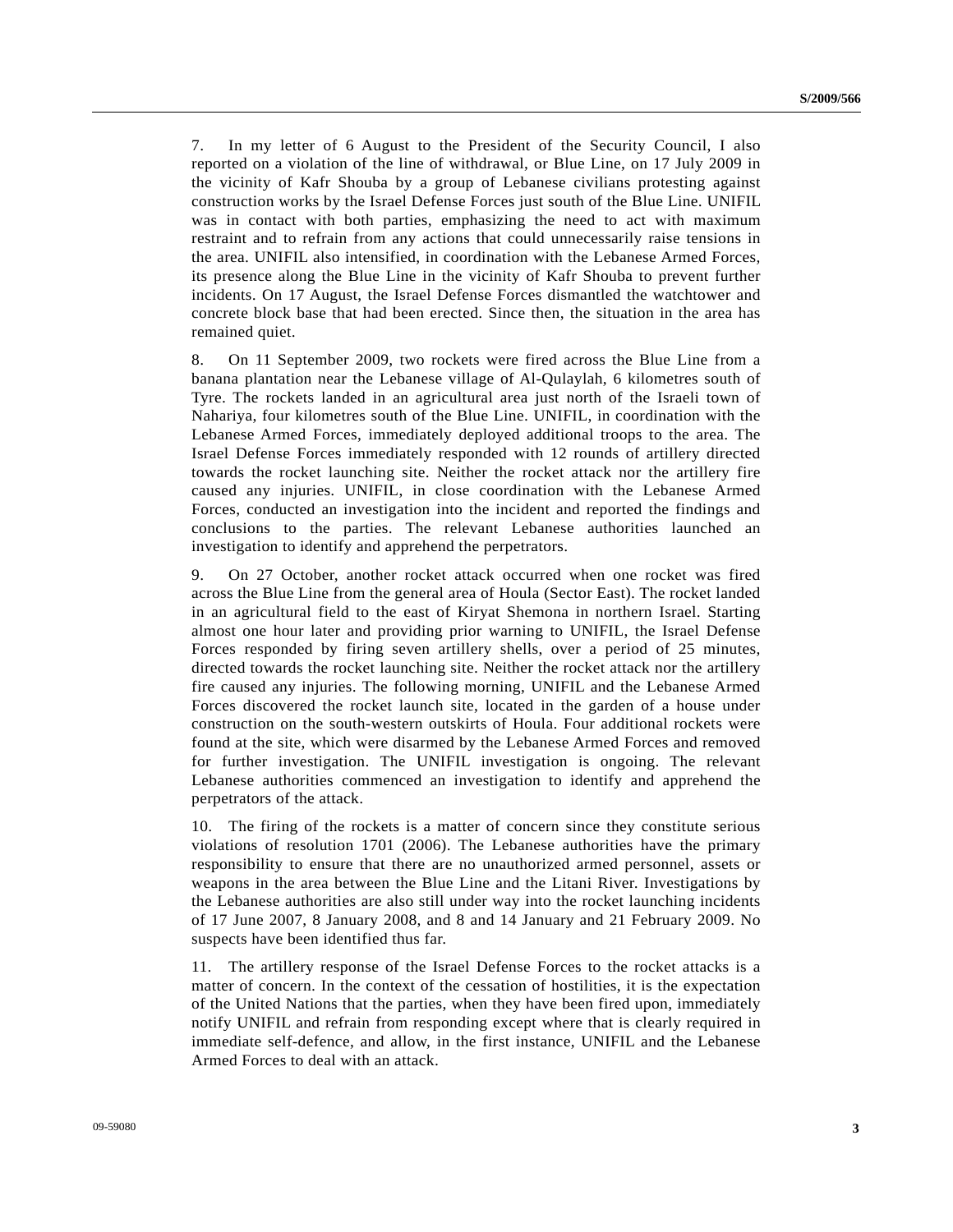12. During part of September, including prior to the rocket attack of 11 September, and in October, UNIFIL and the Lebanese Armed Forces intensified patrolling, reconnaissance and search activities in the area of operations with a focus on former and possible rocket launching positions close to the Blue Line, and generally maintained a higher operational tempo, in the light of specific indications that some extremist groups were attempting to carry out attacks. The Lebanese Armed Forces also intensified the checking and searching of vehicles during these periods.

13. On 12 October, an incident involving a fire, possibly caused by an explosion, occurred in the garage of a residential building in Tayr Falsay, owned by a local municipal official from Hizbullah. UNIFIL, in close cooperation with the Lebanese Armed Forces, immediately launched an investigation. However, some items were removed from the site by unknown persons, immediately following the incident and prior to the arrival of UNIFIL and the Lebanese Armed Forces, and apparently transported to another location in the nearby village of Deir Qanun an-Nahr. UNIFIL and the Lebanese Armed Forces inspected both locations but found no signs of an explosion or of unauthorized arms and ammunitions at either of the two locations. It appears, however, that evidence may have been tampered with at both locations. The UNIFIL investigation is ongoing.

14. On 17 and 18 October, two explosions occurred in the area between Houla and Meiss el-Jebel. The UNIFIL investigation, conducted in close cooperation with the Lebanese Armed Forces, is ongoing. Preliminary indications are that the explosions were caused by explosive charges contained in an unattended, underground Israel Defense Forces sensor system. UNIFIL and the Lebanese Armed Forces discovered a battery pack buried in the ground at the same location, which was apparently a third part of the system. The ongoing investigation will try to establish the facts regarding the device, including how and when it was installed, how it was discovered and by whom and how it was detonated. The presence of Israel Defense Forces devices with explosive charges on Lebanese territory constitutes a violation of resolution 1701 (2006), irrespective of when the devices were planted. During those events on 17 and 18 October, Israeli unmanned aerial vehicles were observed flying over the incident area for a prolonged period of time. The Lebanese Armed Forces fired small arms against the unmanned aerial vehicles. The overflights by unmanned aerial vehicles over the area of the incident not only constitute an air violation but also interfered with UNIFIL operational activities and freedom of movement.

15. The Israel Defense Forces continued their occupation of the northern part of Ghajar village and an adjacent area of land north of the Blue Line, in violation of resolution 1701 (2006). Notwithstanding Israel's obligation to withdraw from the area, UNIFIL in June 2008 submitted a proposal to facilitate the full withdrawal of the Israel Defense Forces from north of the Blue Line. While the Government of Lebanon expressed its readiness to accept the UNIFIL proposal in August 2008, and the Government of Israel expressed its willingness to initiate discussions on the proposal in November 2008, there has been no concrete response from Israel to date.

16. Daily intrusions of Israeli aircraft and unmanned aerial vehicles into Lebanese airspace continued at a high level, in violation of Lebanese sovereignty and resolution 1701 (2006). UNIFIL protested about all the overflights. The Government of Lebanon also protested against the overflights and in a position paper submitted to the United Nations, dated 16 October 2009, demanded an immediate cessation of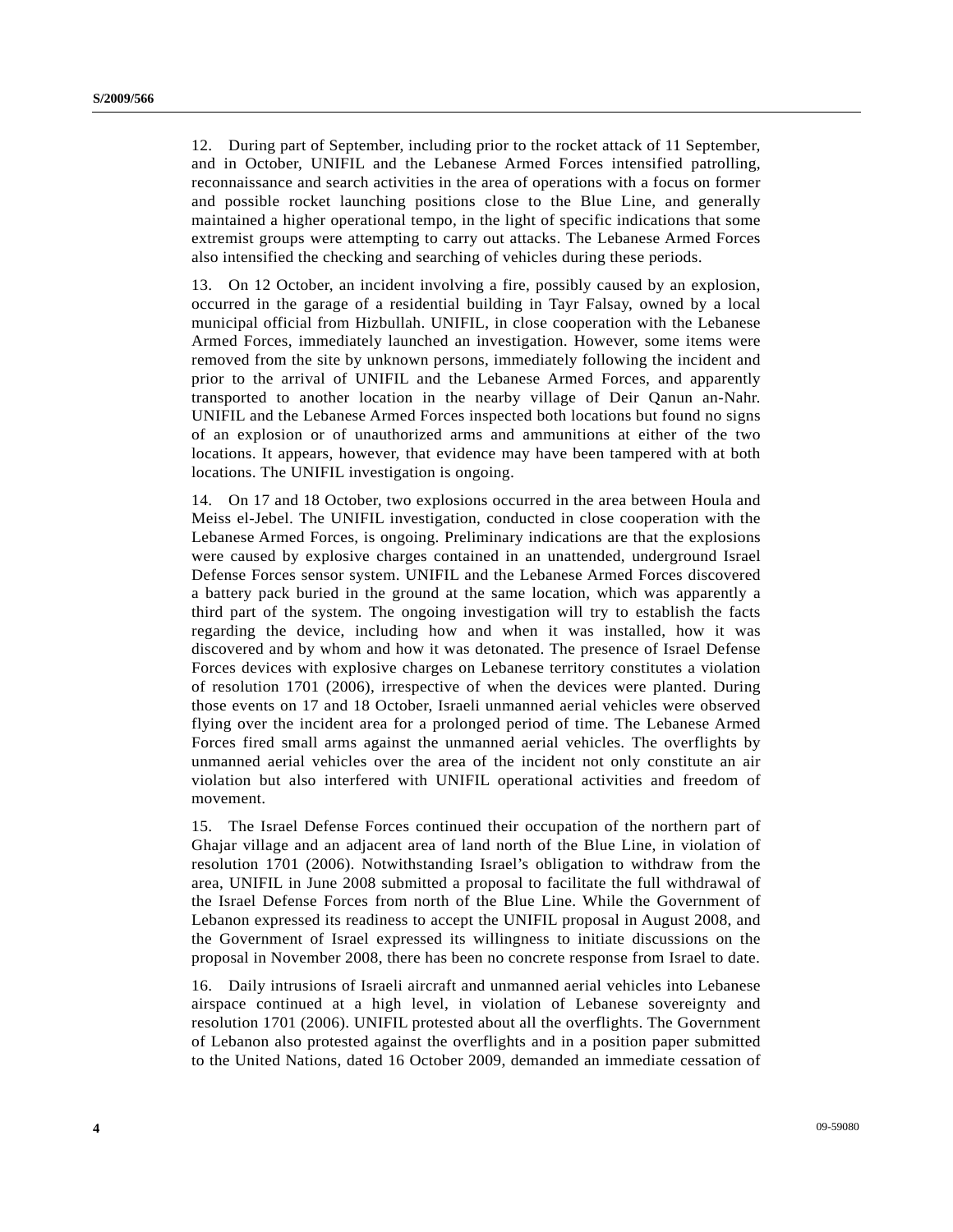all land, sea and air violations of Lebanese space, rejecting any attempt to link such violations with allegations of arms smuggling. The Government of Israel maintained that the overflights were necessary security measures, citing alleged lack of enforcement of the arms embargo.

17. On 8 July, a Lebanese civilian approached the technical fence close to the tomb of Sheikh Abbad next to United Nations position 8-33, east of Houla in Sector East. As UNIFIL personnel approached, the civilian fled. Contact with the individual was lost because of the steep and rocky terrain. Later that day, the Israel Defense Forces informed UNIFIL that they had arrested one Lebanese civilian on Israeli territory. During the night, at the Ras Naqoura crossing point, the Israel Defense Forces handed the man over to UNIFIL personnel, who, in turn, handed him over to Lebanese authorities. On 24 August, an Israeli civilian crossed the Blue Line in the vicinity of Marun ar-Ras and moved towards Aytarun in Sector West, where he was detained by Lebanese security authorities. Following investigation, on 27 August, the Lebanese Armed Forces handed him over to UNIFIL personnel, who, in turn, handed him back to the Israel Defense Forces at Ras Naqoura. UNIFIL was able to facilitate the swift return of both individuals to their respective countries with the close cooperation and coordination of the Israel Defense Forces and the Lebanese Armed Forces.

18. In addition, three attempted smuggling incidents, two near the village of Ghajar and one between the Lebanese town of Kafr Kila and the Israeli town of Metulla, were foiled through the coordinated actions of UNIFIL and the Lebanese Armed Forces; and UNIFIL and the Israel Defense Forces, respectively.

19. There also were several minor ground violations of the Blue Line and incidents during the reporting period, mainly by Lebanese shepherds who crossed the Blue Line accompanied by their livestock. Lebanese Armed Forces and UNIFIL troops positioned close to the Blue Line continued to warn the local population on the location of the Blue Line to prevent inadvertent violations. These continuing violations underline the importance of accelerating the visible marking of the Blue Line.

20. UNIFIL continued to make steady progress in visibly marking the Blue Line with the Lebanese Armed Forces and the Israel Defense Forces. The parties agreed to an extension of the areas being marked and work is being carried out in four sectors totalling 36.5 kilometres. To date, there are 62 agreed coordinates: 24 markers already are installed; 15 markers are under construction; and the coordinates of 23 points are set to be measured on the ground with the parties. One additional point has been unilaterally marked by UNIFIL, with the agreement of the parties. UNIFIL proposed nine further coordinates and additional sectors for marking, which are being considered by the parties. Both the Lebanese Armed Forces and Israel Defense Forces reiterated their commitment to speed up the process, particularly the need to intensify field work. UNIFIL demining teams support the project by clearing minefields and unexploded ordnance.

21. Work continued on the project of the Lebanese Armed Forces to build a road parallel to the Blue Line with UNIFIL engineering assets providing support. Construction work commenced on 4 of the 11 connecting road links, which constitutes the first stage of the project, and it is anticipated that three links will be completed before the onset of winter weather. It is expected that demining and construction work on the 11 links will take approximately two years to complete.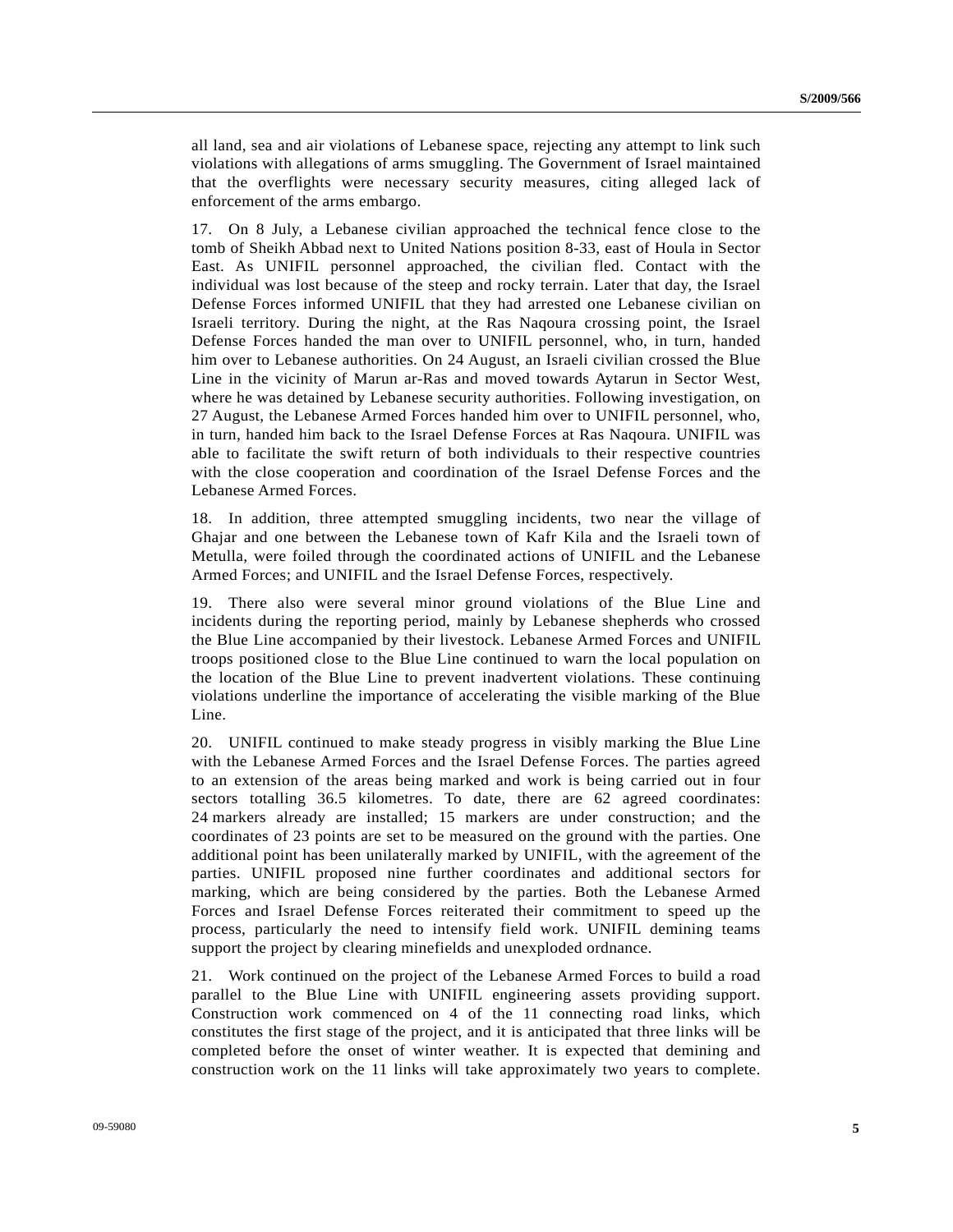The eventual completion of this road project will provide UNIFIL and the Lebanese Armed Forces with increased access and mobility along the length of the Blue Line.

22. UNIFIL and the Lebanese Armed Forces maintained their respective installations and conducted daily activities at a high operational tempo. Efforts to enhance the efficiency of their coordinated activities continued. The two forces continued operating six co-located checkpoints on the Litani River, as well as two that are permanent and five at randomly selected locations in the area of operations. In addition, the two forces carried out three coordinated foot patrols daily along the Blue Line. UNIFIL and the Lebanese Armed Forces also conducted an average of 15 counter-rocket-launching operations during each 24-hour period.

23. During the reporting period, UNIFIL and the Lebanese Armed Forces conducted a comprehensive two-day earthquake contingency exercise in southern Lebanon involving a wide range of military and civilian organizations in the areas of disaster management, civil defence and first aid. They also conducted an artillery exercise. UNIFIL engagement with the Lebanese Armed Forces on civil-military issues is ongoing. The UNIFIL Maritime Task Force and the Lebanese navy, including personnel with the Coastal Radar Organization and the Lebanese naval chain of command, continued to engage in regular joint training and exercises at sea and on land, with a particular focus on response to unexpected events. During training periods at sea lasting several days, Lebanese navy personnel on board Maritime Task Force units received training in navigation and maintenance.

24. UNIFIL continued to exercise full freedom of movement, in general, throughout its area of operations, with the exception of the incidents described earlier that occurred in the vicinity of Khirbat Silim. On occasion, UNIFIL patrols were temporarily stopped by local civilians attempting to hinder UNIFIL movement in pursuing civilians carrying hunting rifles. The incidents were brief and resolved on the ground, often with the assistance of the Lebanese Armed Forces. In addition, UNIFIL activities were monitored on occasion by civilians in various areas.

25. There were a number of instances of Lebanese civilians, mostly children and youths, throwing stones at UNIFIL patrols. In addition, on several occasions, UNIFIL observed civilians close to the Blue Line throwing stones at the Israeli technical fence. In order to prevent such incidents, UNIFIL and the Lebanese Armed Forces increased their presence in places where the stone throwing generally occurred.

26. Although the stance of the local population towards UNIFIL remains generally positive, the Khirbat Silim incidents showed the continued importance of the force's public outreach. The outreach seeks to engage the press and local communities and to ensure their understanding of the UNIFIL mandate and its daily operational activities. The provision of humanitarian, infrastructural and capacity-building support through the activities of troop-contributing countries and projects funded through the UNIFIL budget continued.

27. UNIFIL continued to assist the Lebanese Armed Forces in establishing an area between the Blue Line and the Litani River free of unauthorized armed personnel, assets and weapons, including through taking intensive and coordinated measures specifically aimed at preventing the smuggling of weapons across the Litani River, removing and destroying any weapons and related materiel discovered in the area, and ensuring that there are no armed elements in the area.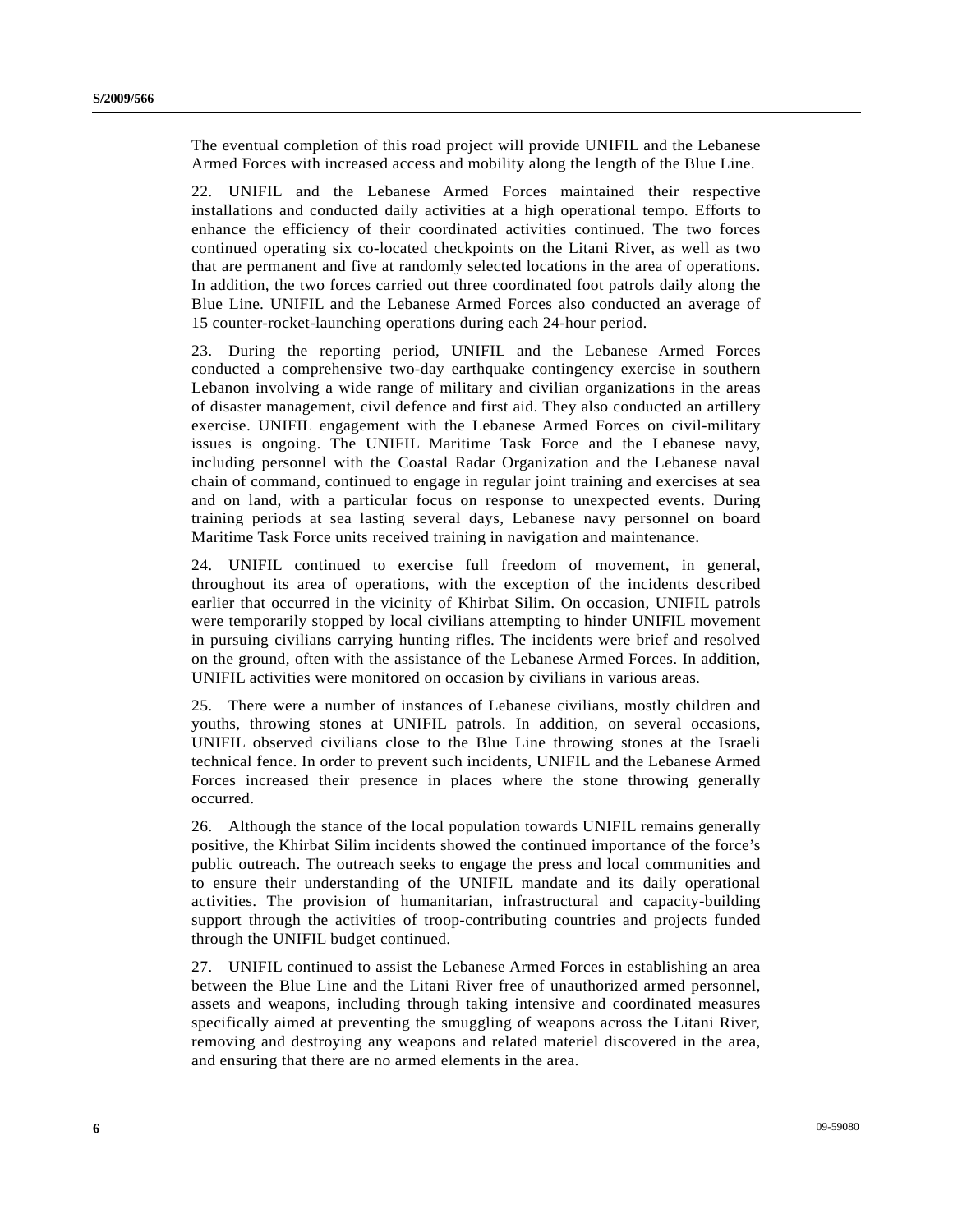28. As stated in my earlier reports, this is a long-term endeavour. The rocket attack of 11 September demonstrated that there continue to be weapons and hostile armed elements ready to use them within the area of operations. The presence of the arms and ammunitions depot in Khirbat Silim was a clear violation of resolution 1701 (2006). The UNIFIL investigation into the incident in Tayr Falsay on 12 October is ongoing. In addition, one empty bunker and two caves were discovered during the reporting period. There was no evidence of their recent use. UNIFIL routinely checked former facilities of armed elements in the area of operations, including bunkers and caves, but did not find any indication that they had been reactivated or any evidence of new military infrastructure in its area of operations.

29. UNIFIL remains determined to act with all necessary means within its mandate and to the full extent within its rules of engagement. To date, UNIFIL has neither been provided with, nor found, evidence of the smuggling of arms into its area of operations. The investigation into the Khirbat Silim incident did not find evidence suggesting that the arms and munitions had been smuggled into the UNIFIL area of operations since the adoption of resolution 1701 (2006). On the basis of remnants located at the site by UNIFIL and the Lebanese Armed Forces, it was ascertained that the arms and munitions dated mainly from the late 1970s to the early 1990s, and had originated from various countries. With regard to the rocket attack of 11 September, UNIFIL is not in a position to determine from the available evidence whether the rockets were smuggled into or already present in the area of operations.

30. As requested in resolution 1884 (2009), UNIFIL continues to seek to further enhance its operational activities with the Lebanese Armed Forces, and improve monitoring and control of the entry points across the Litani River, to ensure that there are no unauthorized armed personnel, assets or weapons in the UNIFIL area of operations. UNIFIL, in collaboration with the Lebanese Armed Forces, immediately investigates any claims regarding the illegal presence of armed personnel or weapons in the area if specific information is received. Concerning the arms and ammunitions depot in Khirbat Silim, UNIFIL did not receive from any party or possess any information of its existence prior to the explosion. According to its mandate, UNIFIL cannot search private houses and properties unless there is credible evidence of a violation of resolution 1701 (2006), including an imminent threat of hostile activity emanating from that specific location. The Lebanese Armed Forces Command reconfirmed that it will act immediately on receiving evidence of unauthorized armed personnel or weapons in the area and put a stop to any illegal activity in contravention of resolution 1701 (2006) and relevant Government decisions, specifically concerning the illegal presence of armed personnel and weapons south of the Litani River.

31. On numerous occasions, UNIFIL encountered civilians armed with hunting rifles in the area of operations, despite the Government ban on hunting and the carrying of weapons inside the area. The Lebanese Armed Forces took action against alleged hunters, although some managed to flee, and continued to remind the local population of the general ban on hunting, as well as the ban on the carrying of weapons inside the area. In addition, armed persons and weapons are present inside the Palestinian refugee camps in the area.

32. The UNIFIL Maritime Task Force continued its dual mandate of carrying out maritime interdiction operations to prevent the entry of unauthorized arms and related materiel, as well as training of the Lebanese navy. Since the start of its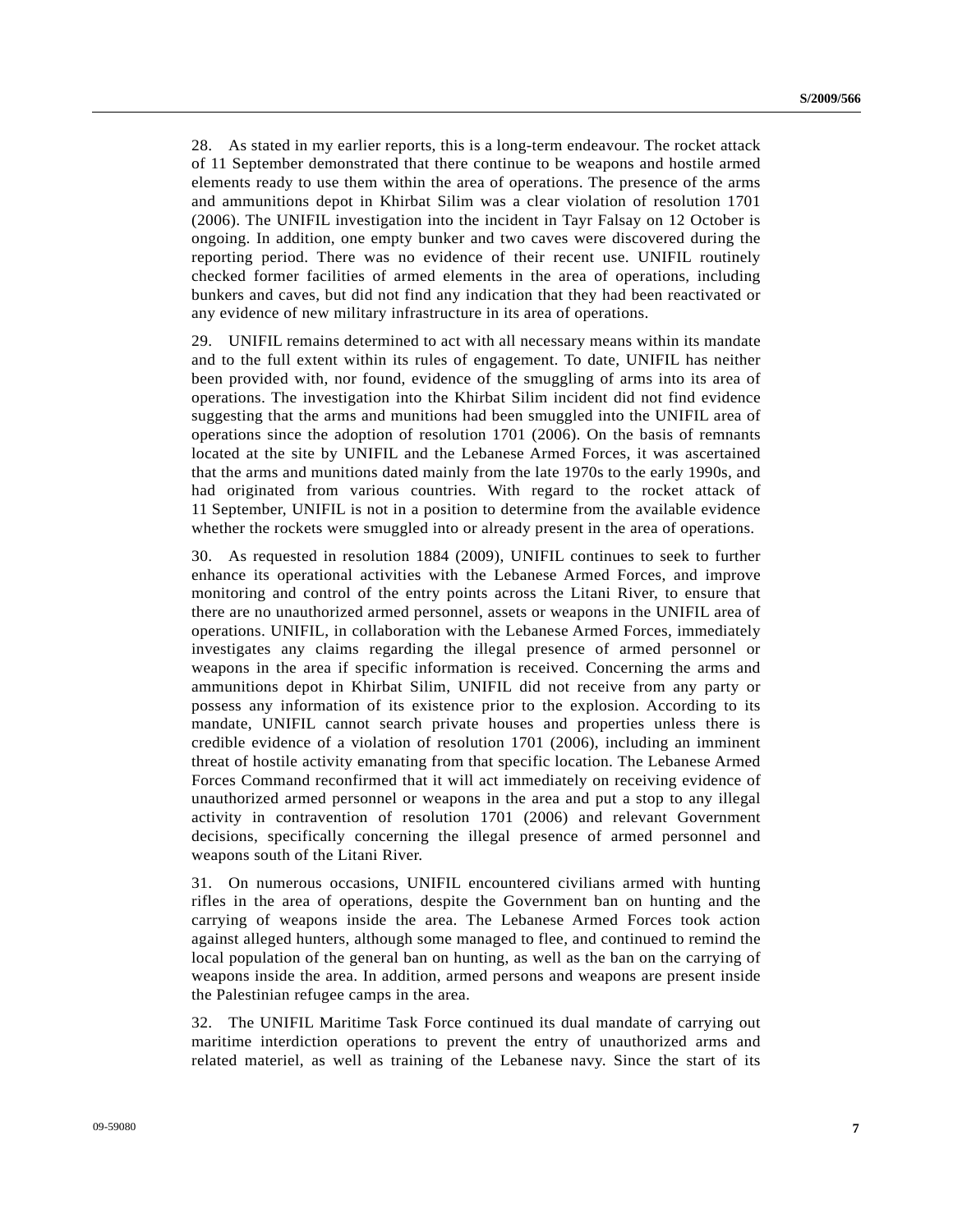mission in October 2006, the Maritime Task Force has hailed and queried over 27,800 ships in its area of operations. Since my last report, an additional 78 inspections were carried out on vessels that were identified as suspicious, increasing the total number to 390 since the inception of the Maritime Task Force. Of those 78 inspections, the Lebanese navy initiated 24 while the Maritime Task Force requested 54. The Lebanese navy and Lebanese Customs inspected the vessels to verify that there were no unauthorized arms or related materiel on board and cleared all of them. The Lebanese navy continued contributing to the maritime interdiction operations inside the territorial waters by hailing vessels approaching the main Lebanese ports, while the Maritime Task Force assumed a monitoring role. The lack of adequate naval units presents a major challenge to the Lebanese navy in assuming increased responsibilities on a sustainable basis.

33. Incidents along the line of buoys continued almost daily. Israel Defense Forces south of the buoy line dropped explosive charges in the area and on numerous occasions fired warning shots and flares along the line. The Israel Defense Forces stated that these were security measures against Lebanese fishing vessels approaching or crossing the line of buoys, which Israel installed unilaterally and which the Government of Lebanon does not recognize. The Israel Defense Forces reiterated its earlier proposal that the tripartite mechanism discuss activities and security measures on either side of the line of buoys. The Lebanese Armed Forces restated in the tripartite forum that it was necessary to first identify a line in conformity with international standards and that the Government of Lebanon requested the United Nations to entrust UNIFIL with this task (also see S/2009/330).

#### **B. Security and liaison arrangements**

34. The monthly tripartite meetings, chaired by the Force Commander with senior representatives of the Lebanese Armed Forces and the Israel Defense Forces, continue to be a critical element of UNIFIL liaison and coordination and an essential mechanism to identify and address security and military operational issues with the parties and to reinforce the cessation of hostilities. Violations of resolution 1701 (2006) were discussed, and UNIFIL made available to the parties its investigation reports into the Khirbat Silim and September rocket firing incidents, respectively. The incidents in Tayr Falsay and in the Houla area in October also were discussed in this forum. During the reporting period, the parties increasingly relied on liaison and coordination, in particular the tripartite forum, to advance practical solutions to address a number of contentious issues such as the situation in Kafr Shouba, Kafr Kila and Blida, as well as the repatriation of individuals that had crossed the Blue Line. During the meetings, the parties reiterated their commitment to resolution 1701 (2006) and the significance of the tripartite meetings in enhancing security and stability, and they utilized this mechanism to constructively address all issues under discussion.

35. Regular exchanges between UNIFIL and the Lebanese Armed Forces senior command continued during the reporting period and ensured a closely coordinated strategic approach to the activities of the two forces. During periods of heightened security alerts, UNIFIL and the Lebanese Armed Forces also further intensified their coordination and operational activities. Daily liaison at various levels remained close, facilitating efficient coordination at the operational and tactical levels. The Lebanese Armed Forces maintained liaison officers at UNIFIL headquarters in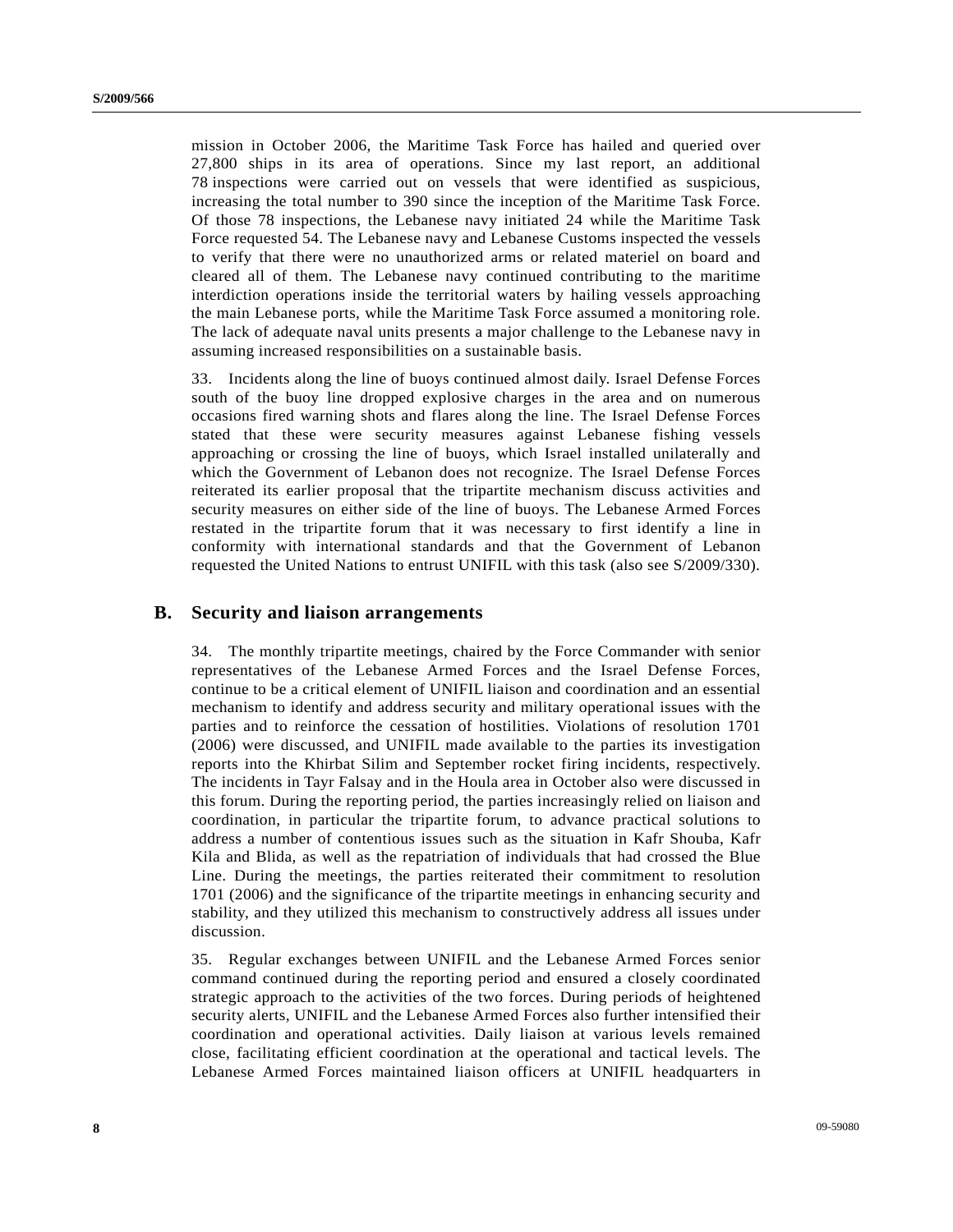Naqoura and at Sector headquarters, while UNIFIL continued to have a liaison officer stationed at Lebanese Armed Forces headquarters South Lebanon, in Tyre.

36. On 11 September, UNIFIL hosted a meeting of donor countries to the Lebanese Armed Forces, chaired by the Force Commander, to brief them on UNIFIL-Lebanese Armed Forces cooperation at the strategic and operational levels, including in the areas of civil-military coordination and community outreach. A Lebanese Armed Forces representative provided a comprehensive presentation on the Army's five-year plan to train and equip its forces. Although UNIFIL-Lebanese Armed Forces training and exercises address some of the identified needs, it is essential for the Lebanese Armed Forces, including the navy, to receive additional material and technical support, so that they may be in a position to gradually assume greater responsibility in the UNIFIL area of operations and the Lebanese territorial waters.

37. The Lebanese Armed Forces deployment in the UNIFIL area of operations remained largely unchanged, comprising three brigades (two heavy and a third that is in the process of being transformed from a light into a heavy brigade), with a current strength of approximately 5,000 troops. Once the reinforcement of the third brigade with one artillery and one tank battalion is completed, the overall strength of the Lebanese Armed Forces deployed in the UNIFIL area of operations is expected to reach between 5,500 and 6,000 troops. In addition, the Lebanese Armed Forces provides control north of the Litani River over access points to the UNIFIL area of operations.

38. Coordination and liaison with the Israel Defense Forces remained efficient. The UNIFIL Force Commander maintained effective relations with his Israel Defense Forces counterparts, as well as with other senior Israeli authorities. UNIFIL continued to have a liaison team with two officers at the Israel Defense Forces Northern Command headquarters in Zefat. There has been no progress on the establishment of the UNIFIL office in Tel Aviv during the reporting period, and the Israel Defense Forces, for the time being, have maintained their position that there is no need for the office.

### **C. Disarming armed groups**

39. The explosions on 14 July in a building near the village of Khirbat Silim, in the UNIFIL area of operations, which was under the control of Hizbullah, and the rocket attacks of 11 September and 27 October provided a stark reminder of the challenges that armed groups operating outside the control of the State pose to Lebanon's sovereignty and authority.

40. In the aftermath of those incidents, and in a letter from the Permanent Representative of Israel to the United Nations dated 16 October 2009, the Government of Israel reiterated its position concerning Hizbullah's continued armament and increased military capability in Lebanon. Hizbullah has not challenged allegations regarding its military equipment and capability and has declared publicly that it will use its arsenal to defend itself if attacked. Hizbullah has denied to my Special Coordinator allegations that it has transferred weapons into the area south of the Litani River and maintains that it continues to abide by the requirements of resolution 1701 (2006).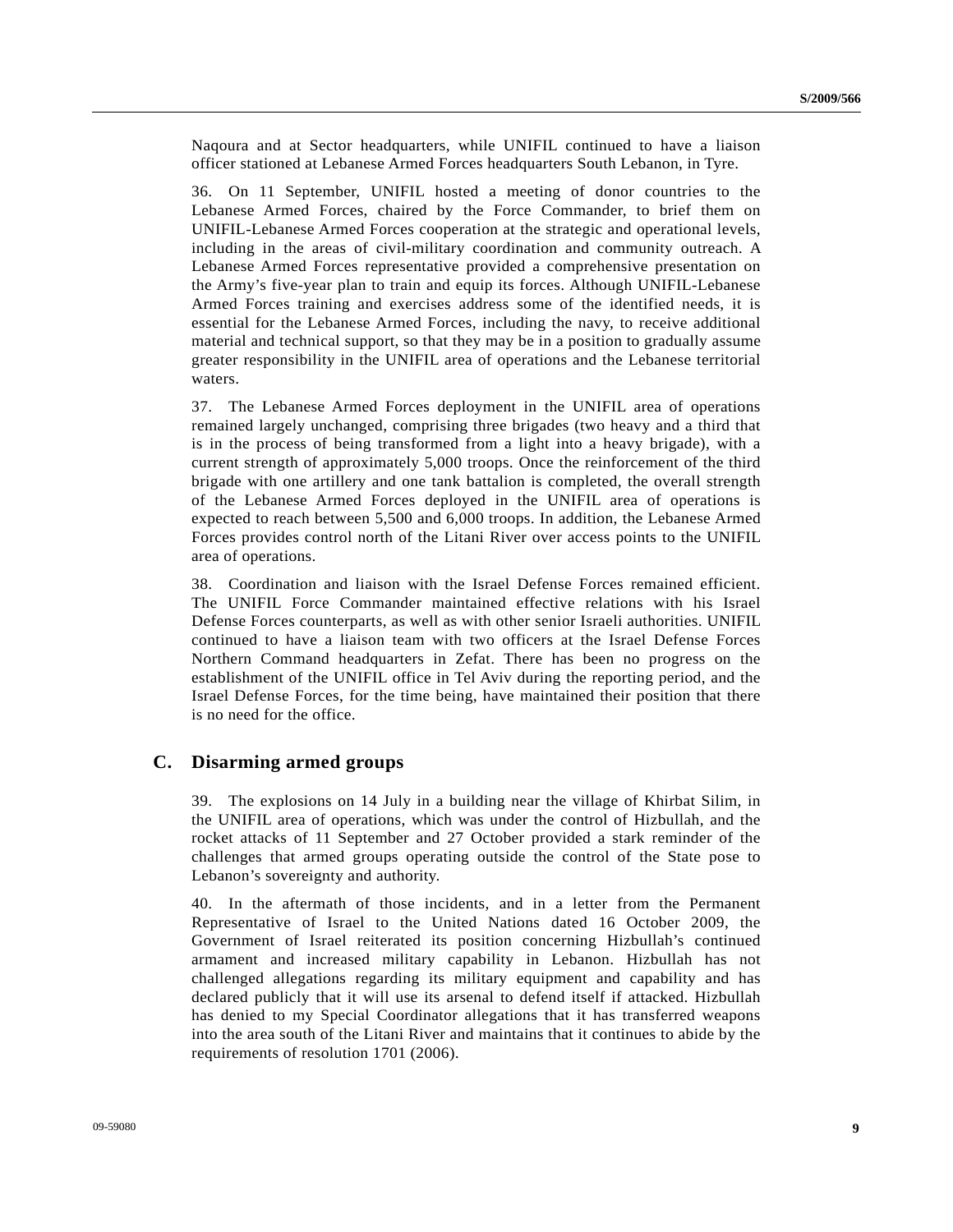41. As discussed in my latest report on the implementation of Security Council resolution 1559 (2004), no progress has been made with regard to addressing the presence of Palestinian military bases operated by the Popular Front for the Liberation of Palestine-General Command and Fatah al-Intifada in Lebanon, all but one of which are located along the Lebanese-Syrian border outside the official Palestinian refugee camps administered by the United Nations Relief and Works Agency for Palestine Refugees in the Near East (UNRWA). The presence of those military bases continues to compromise Lebanese sovereignty and governmental authority. It also poses a challenge to the effective control of the eastern border between Lebanon and the Syrian Arab Republic.

42. The security situation in the UNRWA-administered Palestinian refugee camps remained relatively calm, with only minor incidents during the reporting period. This positive development is largely due to increased cooperation and coordination between Palestinian camp authorities and Lebanese security agencies. I remain, however, concerned about reports of threats to the United Nations posed by militant extremist groups present in Lebanon. Some of those elements have sought shelter in Palestinian refugee camps, including Ain el-Hilweh camp at Saida, to which Lebanese security agencies do not have access.

43. Mindful of the provision of paragraph 10 of resolution 1701 (2006) regarding the disarmament of armed groups, I continue to believe that this should be carried out through a Lebanese-led process that will bring the full restoration of the authority of the Government of Lebanon over all its territory, so that there will be no weapons without the consent of the Government of Lebanon and no authority other than that of the Government of Lebanon. In this regard, Lebanese leaders have mandated the National Dialogue, convened by President Sleiman, to agree on a national defence strategy. The National Dialogue is also mandated to implement past agreements, some of which refer to the disarmament of Palestinian groups outside the officially recognized camps.

44. The National Dialogue, which last met on 1 June, is currently in recess as a consequence of the Lebanese parliamentary elections and the process of formation of a government. At its last session, the National Dialogue requested the President to reconvene the dialogue following the elections, further to consultations with all parties on a formal agenda and a potential extension of the participation to take into account the results of the Parliamentary elections.

#### **D. Arms embargo**

45. By one of the key provisions of resolution 1701 (2006) the Council called upon the Government of Lebanon to secure its borders and other entry points so as to prevent the entry of arms and related materiel without the consent of the Government. The Council also decided that all States were to prevent the sale or supply of arms and related materiel to entities or individuals in Lebanon by their nationals or from their territories using their flag vessels or aircraft.

46. Since my last report to the Security Council on the implementation of resolution 1701 (2006), the Common Border Force, comprising staff from the Lebanese Army, Internal Security Forces, Customs and General Security, has continued its operations along a stretch of 90 kilometres of the northern border between Lebanon and the Syrian Arab Republic. Lebanese authorities reported that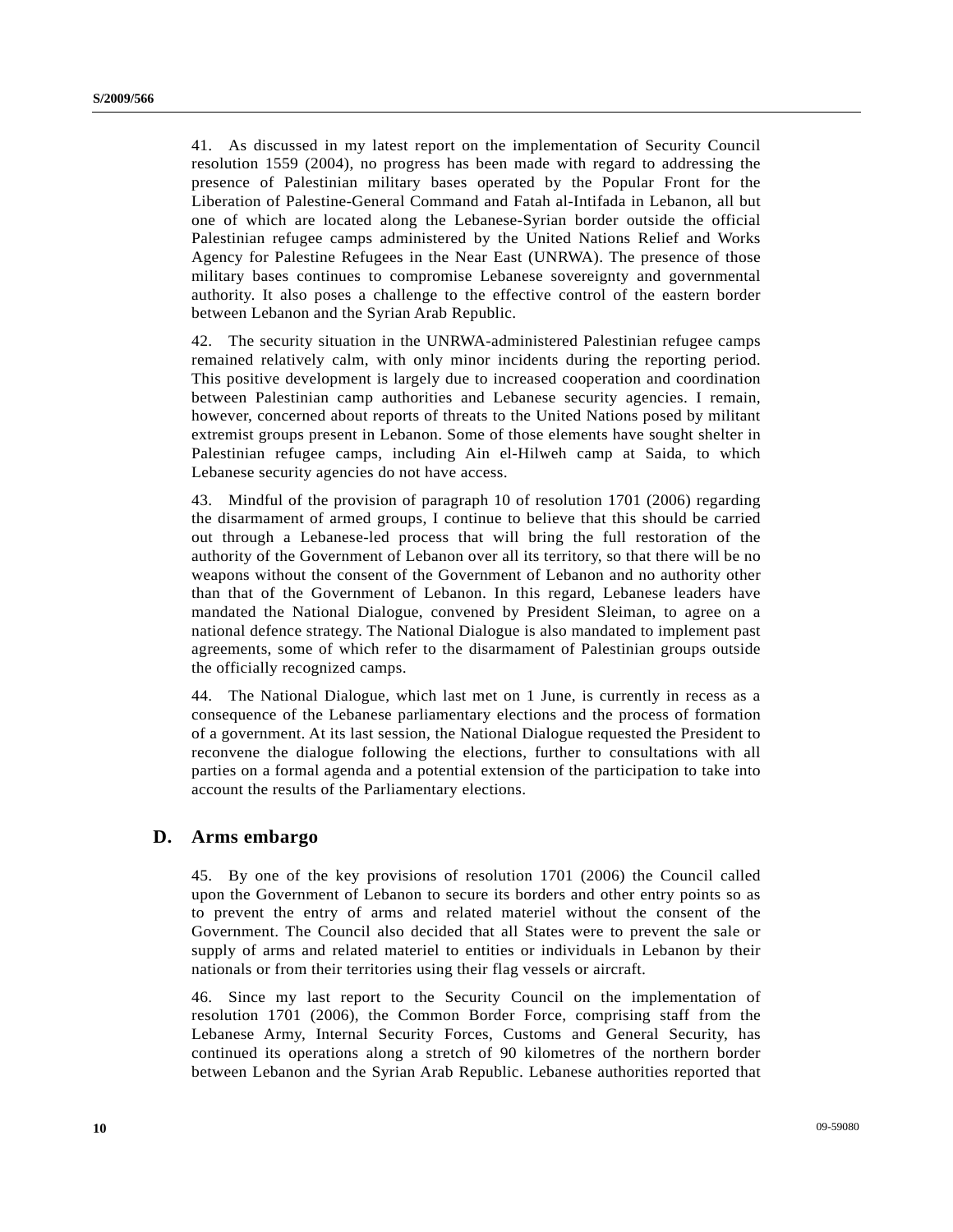the Common Border Force made several arrests in connection with the smuggling of commercial goods and agricultural products during this period.

47. Planning for the deployment of a second Common Border Force to a section of the northern part of the eastern border with the Syrian Arab Republic, in compliance with a Cabinet decision adopted on 20 December 2008, has continued. The Lebanese authorities, with support from international experts, continued to improve the workplan for this deployment. My Special Coordinator continued to coordinate the efforts of the international community in support of this exercise. During the reporting period, about 365 Army personnel were deployed to the border in preparation for their future assignment to Common Border Force II. Those troops replace a battalion of equivalent size that was assigned to the same area of operation, but outside the chain of command of Common Border Force II. About 100 members of the Internal Security Forces, also previously stationed in the border area, have been placed under the authority of the second force; no personnel from either Customs or General Security have yet been assigned to it.

48. The lack of demarcation of parts of the border between Lebanon and the Syrian Arab Republic continues to be a significant obstacle to improved border management. Other significant impediments to effective border control between Lebanon and the Syrian Arab Republic are the presence of Palestinian military bases in locations straddling the border between the two.

49. During the reporting period, the Government of Lebanon has not reported any incidents of arms smuggling into Lebanon through any of its land, sea or air borders. During my Special Coordinator's visit to Israel, on 30 September and 1 October, the Government of Israel repeated to him its allegations of significant breaches of the arms embargo across the border between Lebanon and the Syrian Arab Republic, aimed at reinforcing the military capability of Hizbullah. The United Nations takes these allegations seriously but is not in a position to verify the information independently.

### **E. Landmines and cluster bombs**

50. All humanitarian clearance operations in southern Lebanon continue to be coordinated by the Lebanese Mine Action Centre through the Regional Mine Action Centre in Nabatieh. The United Nations Mine Action Coordination Centre continues to liaise between UNIFIL and the Regional Centre. During the reporting period, 14 additional cluster bomb strike locations were identified on the ground and recorded by the Regional Centre, bringing the total number of locations recorded to date to 1,087.

51. The Regional Mine Action Centre also continues its assessment on the ground of the technical strike data that was received from Israel in May 2009. The strike data indicated 282 potential strike locations that had not previously been identified, of which 166 are north of the Litani River and 116 south of the Litani River. It is expected that the total number of cluster bomb strike locations will increase upon completion of the assessment. The Regional Centre's assessment report will be made available to UNIFIL and the United Nations Mine Action Coordination Centre.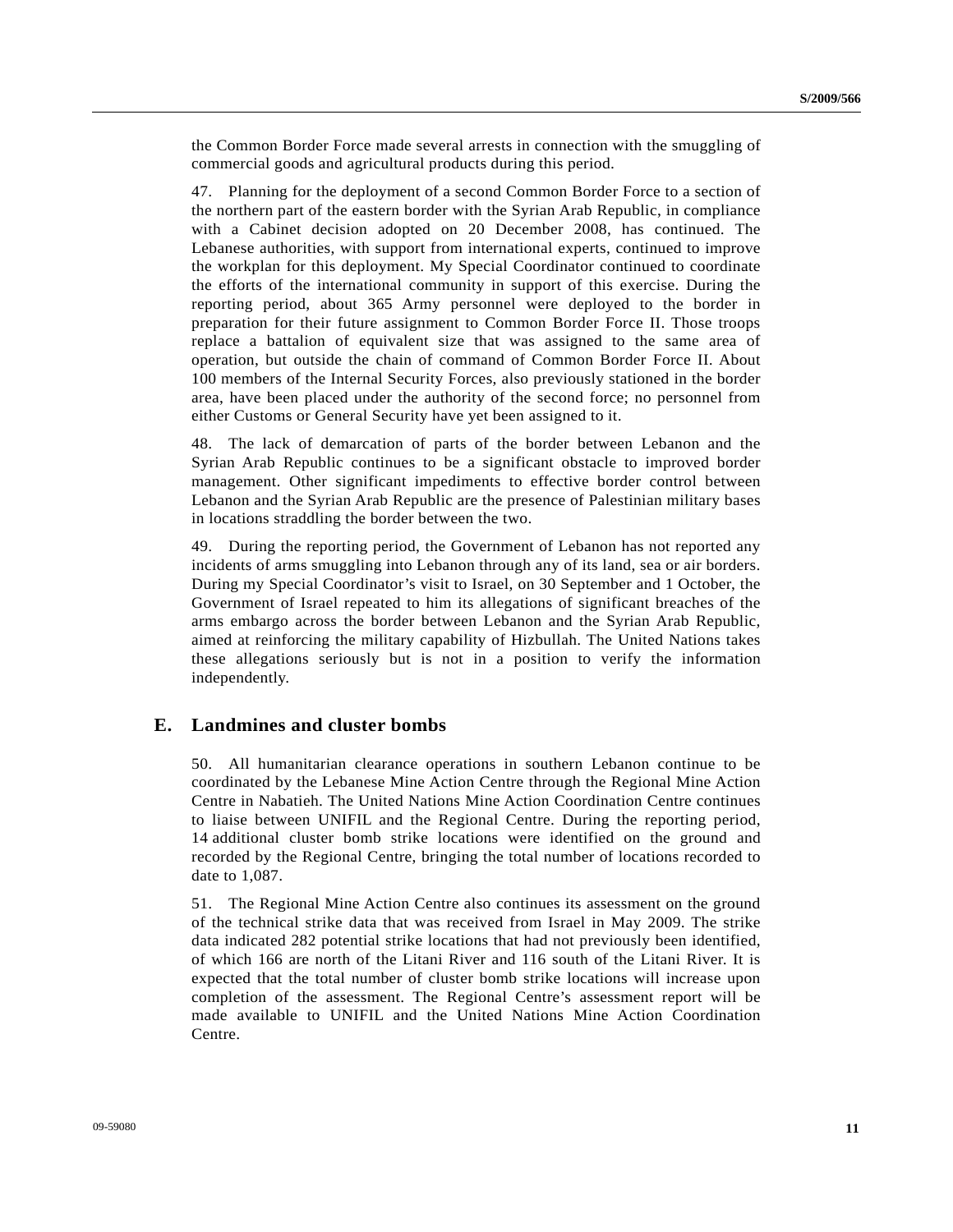52. During the reporting period, there were two incidents involving unexploded ordnance from the 2006 conflict, including cluster munitions, resulting in three injuries. The incidents bring the total number of fatalities and injuries among civilians since the end of the conflict to 28 and 247, respectively. One accident occurred during clearance operations in this period and resulted in one injury, bringing the total number of casualties resulting from clearance activities since August 2006 to 58, 14 fatalities and 44 injuries.

## **F. Delineation of borders**

53. In pursuance of the implementation of paragraph 10 of resolution 1701 (2006) and of paragraph 4 of resolution 1680 (2006) calling for the delineation of the border between Lebanon and the Syrian Arab Republic, I have welcomed the agreement reached between the Presidents of the two countries in August 2008 to reactivate the Lebanese-Syrian border committee tasked with delineating and demarcating their common border. However, there has not been any progress in this respect during the reporting period.

54. In its letter of 8 July 2009 (S/2009/345), the Syrian Arab Republic again insisted that border delineation and demarcation was a bilateral matter that depends on the authorities in the Syrian Arab Republic and in Lebanon. In the same letter, the Syrian Arab Republic reiterated that it was prepared to begin demarcating the Syrian-Lebanese border, starting from the north for reasons of practical necessity because the southern part of the common border, including the Shab'a Farms, is under Israeli occupation. However, the United Nations is unaware of any concrete steps taken in this regard.

55. There continues to be no progress on the issue of the Shab'a Farms area. In spite of my repeated requests, I have not received any responses from Israel or the Syrian Arab Republic to the provisional definition of the area contained in my report on the implementation of resolution 1701 (2006) dated 30 October 2007 (S/2007/641). I encourage them to submit their reactions to the provisional definition of the Shab'a Farms area to the United Nations Secretariat.

# **III. Security and safety of the United Nations Interim Force in Lebanon**

56. The safety and security of UNIFIL personnel remains a priority. Notwithstanding the obligation of all parties to ensure the safety and security of UNIFIL and the responsibility of the Government of Lebanon for maintaining law and order, UNIFIL continued to focus on mitigating risks to its personnel, assets and installations while ensuring mandate implementation. Security threats highlighted the ongoing need for UNIFIL to maintain a high level of preparedness and contingency planning to ensure the safety and security of all personnel. In addition to electronic countermeasures to jam explosive devices, UNIFIL can rely on micro-unmanned aerial vehicles as a critical risk mitigation asset to be utilized at the discretion of the Force Commander to enhance Force protection and civilian staff security.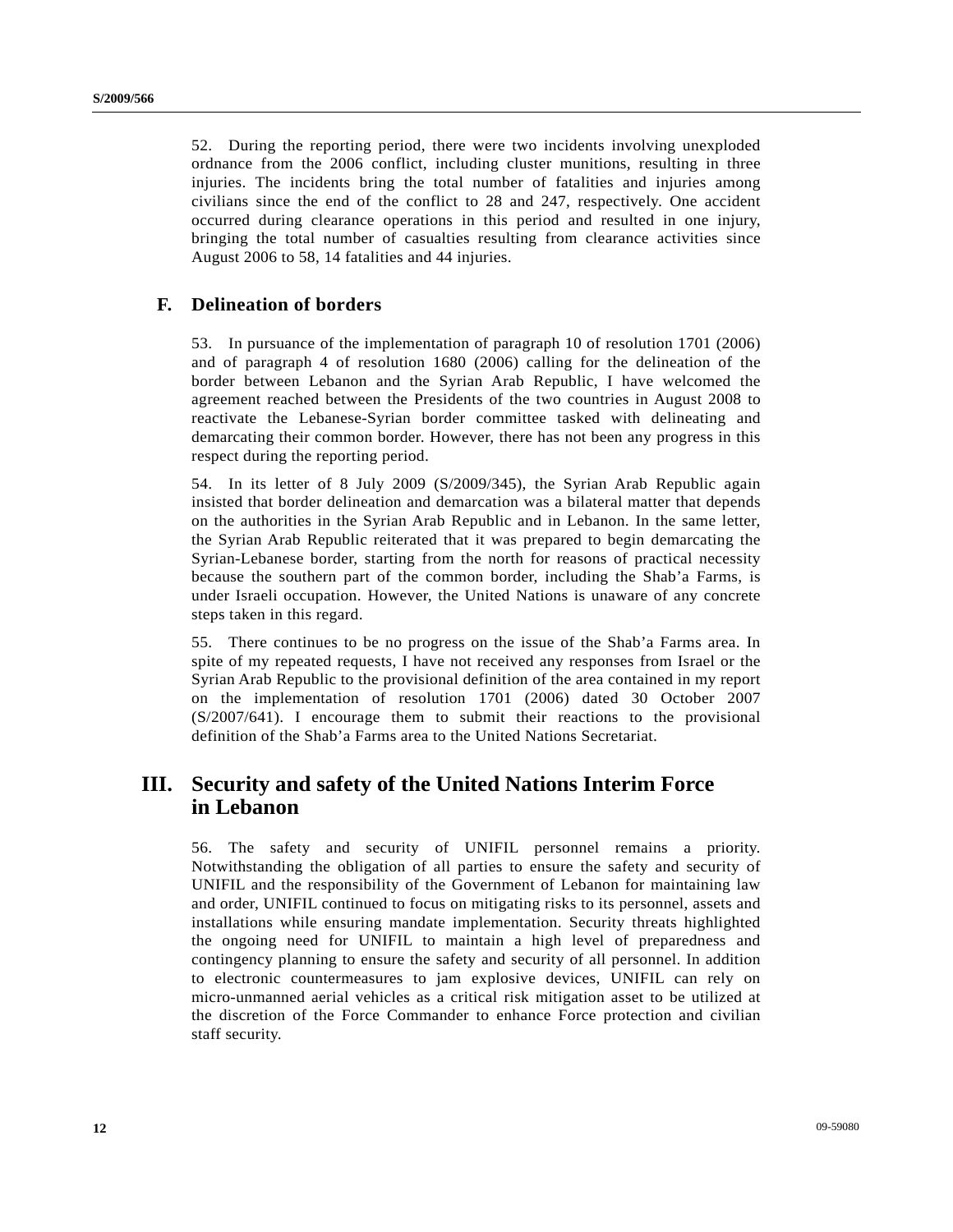57. On 8 July, the Lebanese Military Court sentenced 13 defendants, and acquitted another, on charges of forming a militant group and planning and executing three bombing attacks, including the attack of 16 July 2007 against UNIFIL at Qasmieh Bridge. On 14 September, the Military Court sentenced five defendants suspected of involvement in the attack of 8 January 2008 against UNIFIL near Saida. No new information is available on the investigation into the attack of 24 June 2007, in which six peacekeepers of the Spanish contingent were killed. On 19 June, the Military Court sentenced 12 members of a cell which was operational from 2004 to 2006 on charges of forming a militant group, possessing weapons, conducting military training, launching rockets against Israel and plotting terrorist attacks against UNIFIL. UNIFIL continues to attend all court hearings as an observer.

## **IV. Deployment of the United Nations Interim Force in Lebanon**

58. In accordance with resolution 1884 (2009) and in line with peacekeeping good practice, a review of the operational capacity of UNIFIL, including its force structure, assets and requirements, on land and at sea, has been initiated. The review is expected to be completed at the beginning of 2010.

59. As at 16 October 2009, the total military strength of UNIFIL was 12,394 personnel, of whom 455 were women, with a civilian strength of 335 international and 661 national staff members, of whom 94 and 169 respectively were women. UNIFIL is supported by 53 United Nations Truce Supervision Organization military observers of the Observer Group Lebanon, including one woman. The Government of Denmark agreed to deploy a multirole logistics company to UNIFIL to replace the Polish logistics and maintenance company. The company is expected to deploy in mid-November. The Government of Poland agreed to extend the presence of its troops beyond October to ensure a smooth handover; the gradual withdrawal of the Polish contingent is expected to commence early in November and be completed by mid-December. As part of the strengthening of UNIFIL with additional infantry companies, a Malaysian company deployed to UNIFIL late in June. One company from Indonesia is expected to arrive by mid-November and a company from Nepal is scheduled to deploy in December. Work on the new logistics infrastructure at the expanded UNIFIL headquarters site progressed according to schedule. Securing improved air surveillance assets for the mission remains a priority.

60. At the end of August, Italy handed over the leadership of the UNIFIL Maritime Task Force to Germany. The Maritime Task Force has continued operating at a reduced strength of seven to eight vessels, the composition varying between one to two frigates, one corvette, four to five fast patrol boats and one supply vessel, complemented by one to two helicopters. The shortfall in assets continues to hamper the full implementation of the Maritime Task Force's dual mandate of maritime interdiction operations and Lebanese navy training activities.

## **V. Observations**

61. While the situation in the UNIFIL area of operations remained generally quiet, the series of recent incidents that have occurred is of serious concern to me. I am pleased that the parties maintained their commitment to resolution 1701 (2006).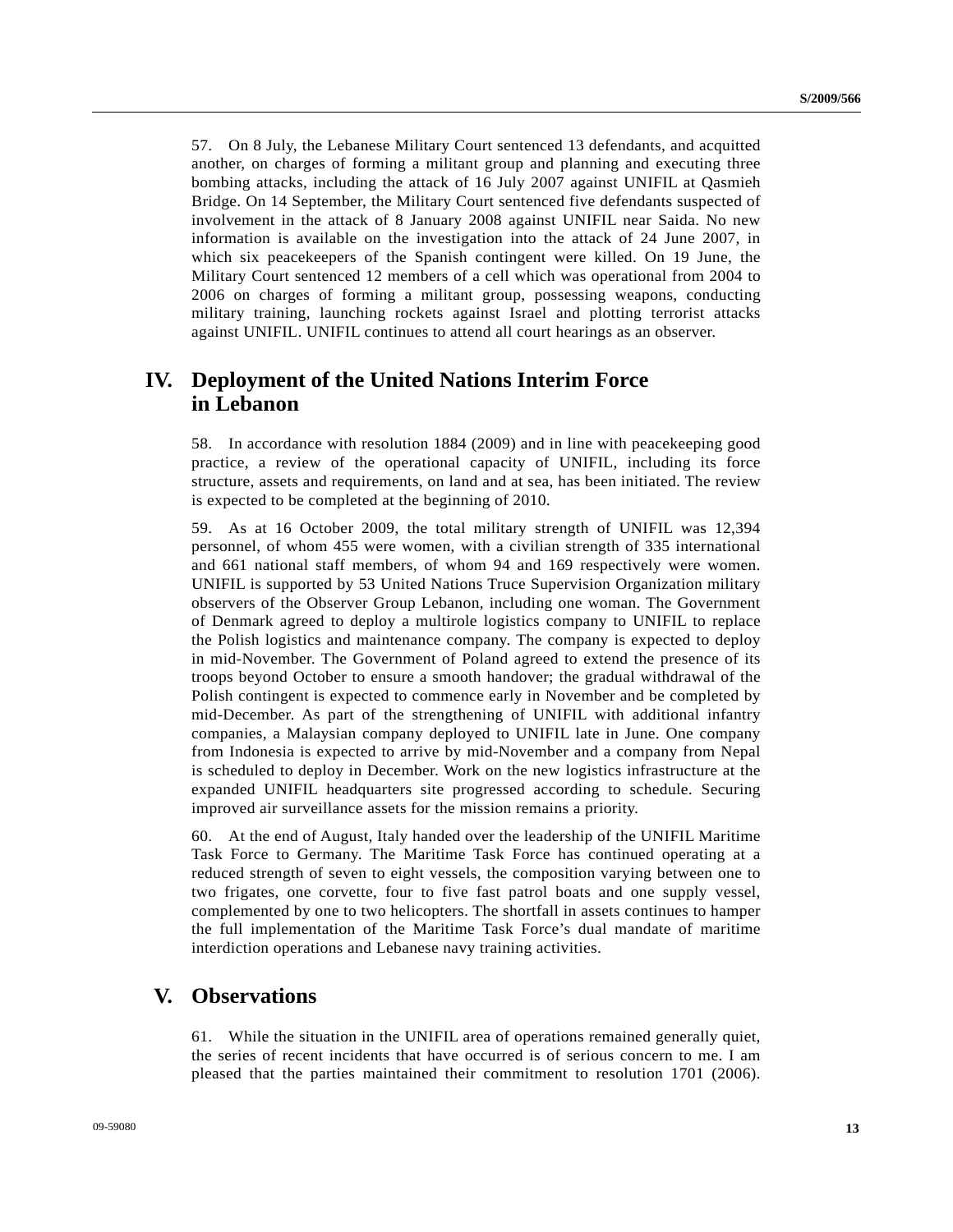More work remains to be done, however, in implementing the outstanding elements of resolution 1701 (2006). I condemn all violations of resolution 1701 (2006) that occurred in this period and call for increased vigilance. I urge the parties to continue to act with maximum restraint and to respect the cessation of hostilities and the Blue Line. I am particularly concerned about the firing of rockets on 11 September and 27 October — the fourth and fifth such attacks in 2009 against Israel from Lebanese soil. I am concerned also about the arms and ammunitions depot that was discovered in Khirbat Silim, as well as the incidents in Tayr Falsay and the Houla area in October, which are still under investigation.

62. In accordance with resolution 1701 (2006), it is the primary responsibility of the Lebanese authorities to establish an area free of armed personnel, assets and weapons other than those of the Government of Lebanon and of UNIFIL in the area between the Blue Line and the Litani River. UNIFIL is tasked and continues to assist the Lebanese Armed Forces with the establishment of such an area.

63. I condemn the attacks on UNIFIL personnel by Lebanese civilians that resulted in injuries to peacekeepers and damage to their vehicles, and I reiterate my concern regarding attempts to obstruct the freedom of movement of UNIFIL. I urge the parties to abide by their obligation to respect the mandate of UNIFIL, including its full freedom of movement in its area of operations. The safety and security of United Nations personnel remains of paramount importance. I urge all parties to abide by their obligation to ensure their safety and security.

64. The role of the Lebanese Armed Forces, in cooperation with UNIFIL, to implement resolution 1701 (2006) remains critical. The Lebanese Armed Forces continued to act with commitment and resolve, especially during times of heightened tension. I am grateful to those countries that continue to provide equipment and training to the Lebanese Armed Forces, including the Lebanese navy. I urge the international community to continue and intensify this support, which is required for the Lebanese Armed Forces to assume effective security responsibility over the area of UNIFIL operations and the maritime entry points into Lebanon in the future.

65. I am grateful to all troop-contributing countries for their continued commitment to UNIFIL and to the implementation of resolution 1701 (2006). The need for this continued commitment and support, including the contribution of troops and assets necessary to enable UNIFIL to efficiently and effectively perform all of its mandated activities on land and at sea, cannot be overstated. I wish to commend the UNIFIL Force Commander and the military and civilian peacekeeping personnel who continue to play a critical role in helping to promote peace and stability in southern Lebanon, as well as the Special Coordinator for Lebanon and the staff of his Office.

66. The presence of armed groups in Lebanon operating outside the control of the State continues to pose a challenge to the ability of the State to exercise its full sovereignty and control over its territory, and is of concern to me. As I have stated previously, I believe that the disarmament of all armed groups should be carried out through a Lebanese-led political process, so that there are no weapons or authority in Lebanon other than those authorized by the State.

67. In this connection, I call upon Lebanese leaders to make meaningful progress in their discussions on a national defence strategy at the National Dialogue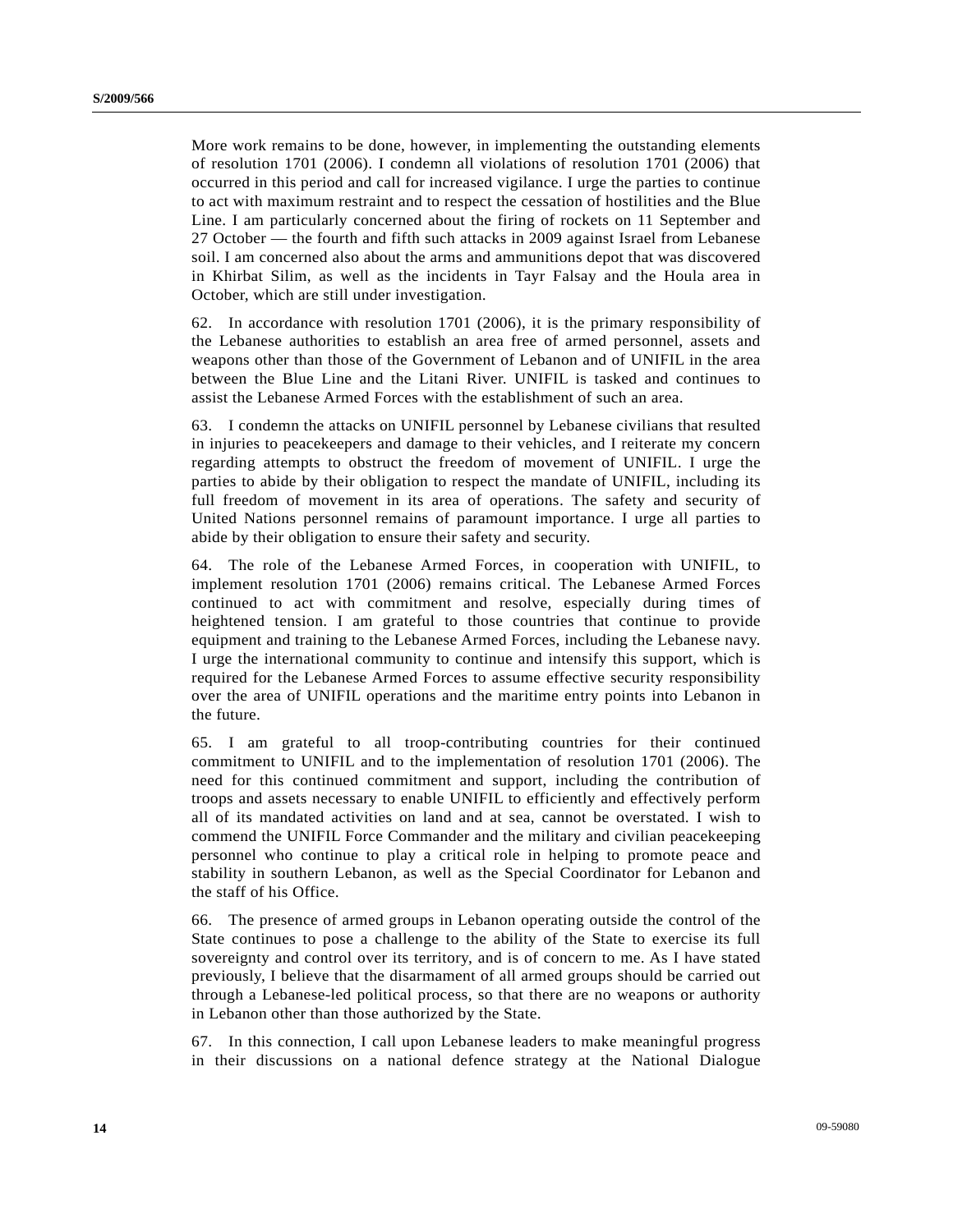convened by President Sleiman and to ensure the implementation of past dialogue decisions, including the dismantling of Palestinian military bases outside the officially recognized refugee camps. While the national defence strategy remains a central issue of the political debate in Lebanon, I regret that the prolonged political deadlock during the reporting period has not been conducive to addressing the issue. I hope that the National Dialogue will convene once a government is agreed upon and that it will make meaningful progress in its discussions in the coming period.

68. Progress in the delineation and demarcation of the border between Lebanon and the Syrian Arab Republic is important for improved border control. I encourage the two Governments to pursue their bilateral efforts in this regard. I regret that there has been no progress on delineating and demarcating the Syrian-Lebanese border during the reporting period. I continue to stress to the Governments of both countries the importance of the final determination of their common borders for peaceful coexistence and good-neighbourliness. I also intend to continue my diplomatic efforts aimed at resolving the issue of the Shab'a Farms area. I call upon Israel and the Syrian Arab Republic to submit their responses to the provisional definition of the Shab'a Farms area that I had provided on the basis of the best available information.

69. I call upon Israel to cease immediately all overflights of Lebanese territory, which are in violation of Lebanese sovereignty and resolution 1701 (2006).

70. I again express my concern that the Israel Defense Forces continued their occupation of the part of the village of Ghajar, and an adjacent area of land, that lies north of the Blue Line. I call on the Government of Israel, in accordance with its obligations under resolution 1701 (2006), to complete its withdrawal from the area without further delay. UNIFIL remains ready to facilitate the full withdrawal of the Israel Defense Forces.

71. The arms embargo imposed on Lebanon by resolution 1701 (2006), of which it is a fundamental aspect, remains an essential factor in maintaining domestic and regional stability. I call upon all Member States to comply with their obligations by immediately and unconditionally respecting the arms embargo. I also call upon regional parties, particularly those with ties to Hizbullah and other groups in Lebanon, to abide by the terms of the embargo. Any breach of it is a violation of Lebanese sovereignty and threatens the stability of the country and the region.

72. I welcome the steps taken by the Lebanese authorities to improve the control and management of their borders. My Special Coordinator will continue to coordinate the efforts of the international community in support of those initiatives. Although the initiatives already under way are laudable, further progress is hindered by the lack of an overall border management policy. The absence of such a framework risks undermining the coordination and effectiveness of current and future projects. In line with a key recommendation made by the Lebanon Independent Border Assessment Team in August 2008, I call upon the future Government of Lebanon to develop a comprehensive border strategy as a priority. I also thank donors for their support to the Common Border Force and to other projects aimed at securing Lebanon's borders, and call upon the international community to support the future efforts of the Government of Lebanon to ensure adequate control of its country's borders.